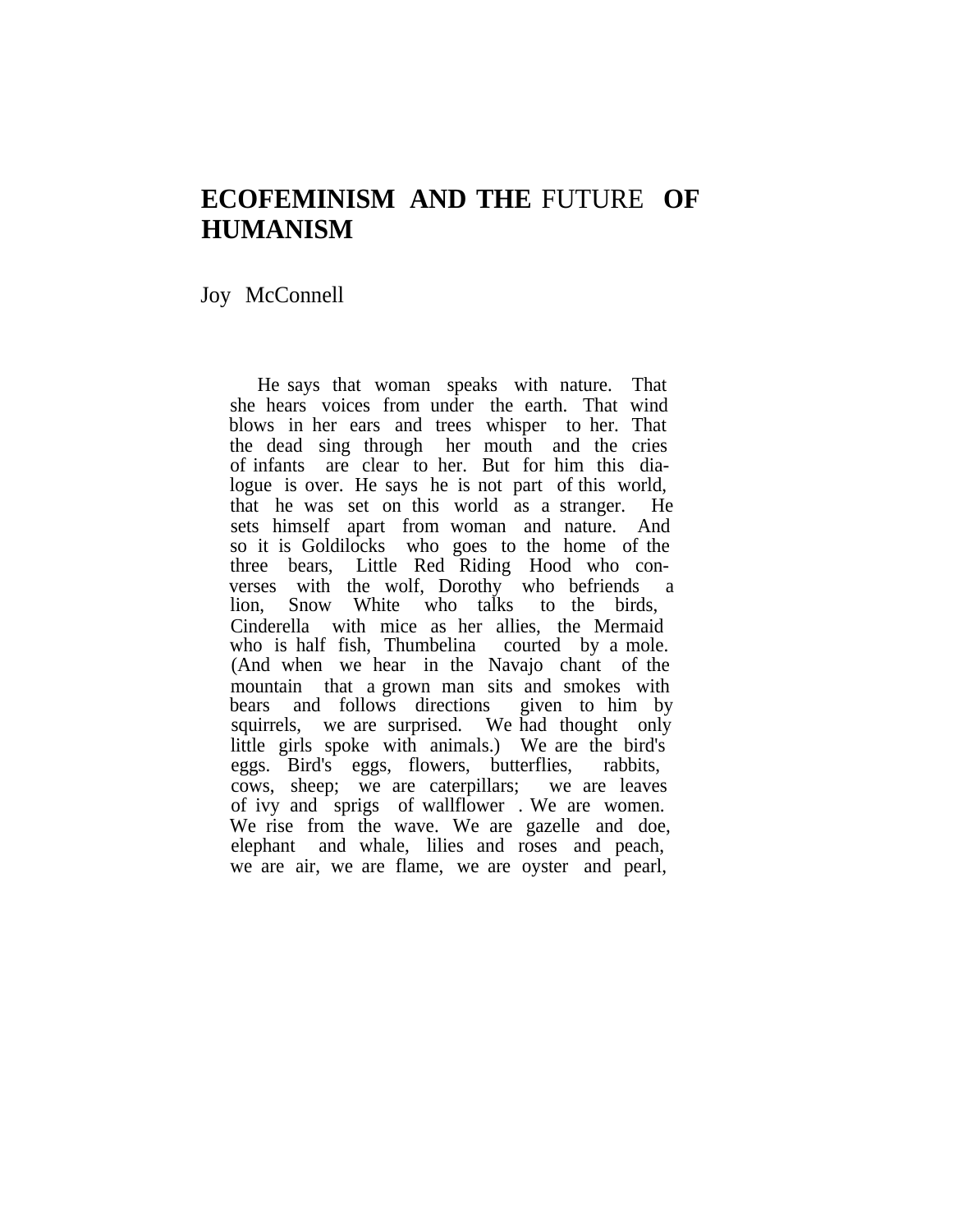we are girls. We are women and nature. And he says he cannot hear us speak. But we hear.

-Susan Griffin, *Woman and Naturel*

The ecofeminist concern is a concem for the fate of our species and all life on Earth. "It is clear. to ecofeminists that the whole culture is free floatingfrom the lack of grounding in the natural world, from the lack of a sense of belonging in the unfolding story of the universe, from the lack of a healthy relationship between the males and females of the species. "2

In their book, *Dialectic* Of *Enlightenment*,<br>Horkheimer and Adorno write of the Enlightenment: and Adorno write of the Enlightenment:

[Women] become the embodiment of the biological Function, the image of nature, the subjugation of which constituted that civilization's title to fame. For millennia men dreamed of acquiring absolute mastery over nature, of converting the cosmos into one immense hunting ground. It was to this that the idea of man was geared in a male-dominated society. This was the significance of reason, his proudest boast.  $3\overline{ }$ 

Women's issues are not separate from environmental issues but part and parcel of a just, caring, and responsible way of living on the earth and relating to all life, including human life. Humans are not a separate order of beings. We are an integral part of the

3 Quoted in Ynestra King. "The Ecology of Feminism and the Feminism of Ecology." in Judith Plant. ed.. *Healing the Wounds: the Promise of Ecofeminism* (Philadelphia: New Society. 1991). 18.

<sup>1</sup> Susan Griffin. *Woman and Nature: the Roaring inside Her* (New York: Harper and Row. 1978). 1.

<sup>2</sup> Charlene Spretnak. "Ecofeminism: Our Roots and Flowering." in Irene Diamond and Gloria Feman Orenstein. eds.. *Reweaving the World: the Emergence of Ecofeminism* (San Francisco: Sierra Club Books. 1990). 9.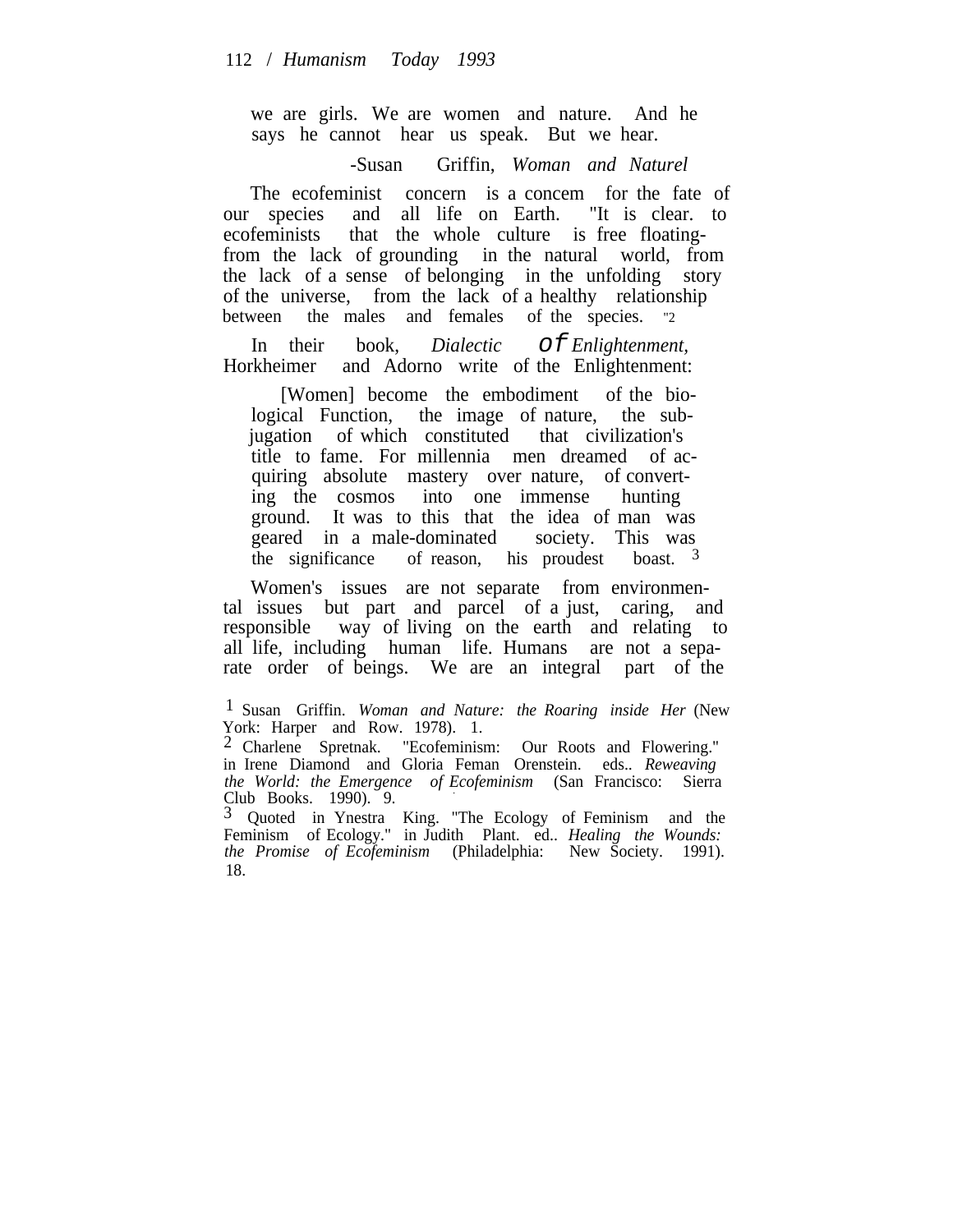earth. What we do to the earth and other people we do to ourselves.

The world culture at the present time seems to be increasingly inhospitable to the nurturing of the earth and life, including that of human beings-children, women and men. It is a culture that is, in the words of Ynestra King, "founded on the repudiation and domination of nature. . . .The hatred of women and the hatred of nature are intimately connected and mutually reinforcing."4 Global and national economic and political forces have been oblivious to the connections between the way we live-the goals we strive for, the amassing of power and wealth for the few, the juggernaut of technological progress, the wanton exploitation of natural and human resources-and the consequences on the environment and on peoples' consequences on the environment lives. It is no longer possible to live so heedlessly and survive.

Using their critical rationality, as well as their other human functions-sensing, feeling and intuitionwomen know that life must be nourished and cherished if it is to survive, grow, flourish, and reach its full potential. For thousands of years women's major role in civilizations around the world has been the bearing and nurturing of children and the welfare of families. Women have seen through our own experiences that everything is interconnected and interdependent; everything we do has an immediate effect on the people and the environment around us as well as incalculable, long-range effects.

Historically, women have been the primary carriers of socialization, the first caretakers and nurturers of all human potential. What happens to mothers is passed on to children and families, to all of humanity, just as what happens to the earth is passed on to all that is part of the interdependent web of life. In a

4 ibid.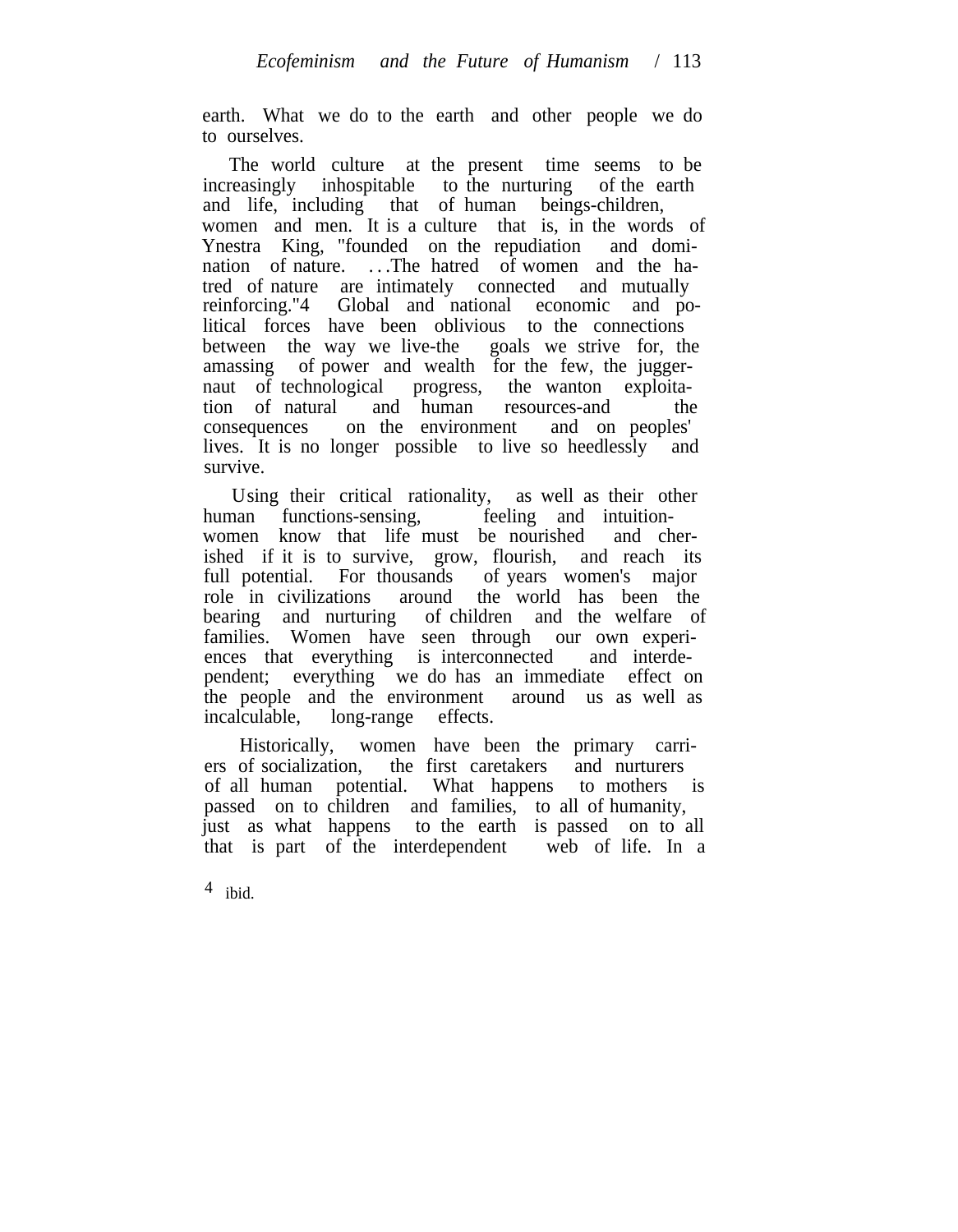very deep sense women, as mothers, are the hub of humanity, just as the earth is the hub of life. How we treat women is how all people are treated. When women are abused, deprived of basichuman necessities, education and influence over their own lives, their children and families suffer. As children and families suffer, so do the cultures of which they are a part. When women are kept from reaching their full human potential, when they are relegated to limited roles within society, when they are treated as chattel, not only do they and their families suffer but so do those who are seemingly the beneficiaries of such a system. It is not only the oppressed who suffer but the oppressors as well; the humanity of both is diminished. When the roles of both women and men are narrowly circumscribed and limited, neither women nor men can reach their full potential. When men's roles have expanded to include parenting and nurturing of children and family, more of their full human potential has been actualized just as when women have entered the wider sphere of community, commerce, industry, the arts and govemment.

Women know that only a cooperative, collaborative, appreciative, nurturing, caring and responsible approach to living will save our environment and our species. We know that too much of the world's resources and wealth is being used to perpetuate war and violence as solutions to human conflict. We are horrified that "human progress" has brought us to the brink of nuclear annihilation and environmental disaster. We know that there are more constructive ways than violence and war to resolve conflict and maintain diversity in a complex world. We are repelled by policies that allow govemments to finance the building of bombs and the mobilizing of armies but not the adequate nutrition, health care, or education of children. Economic and political practices and systems that stress competition, efficiency, unlimited growth, and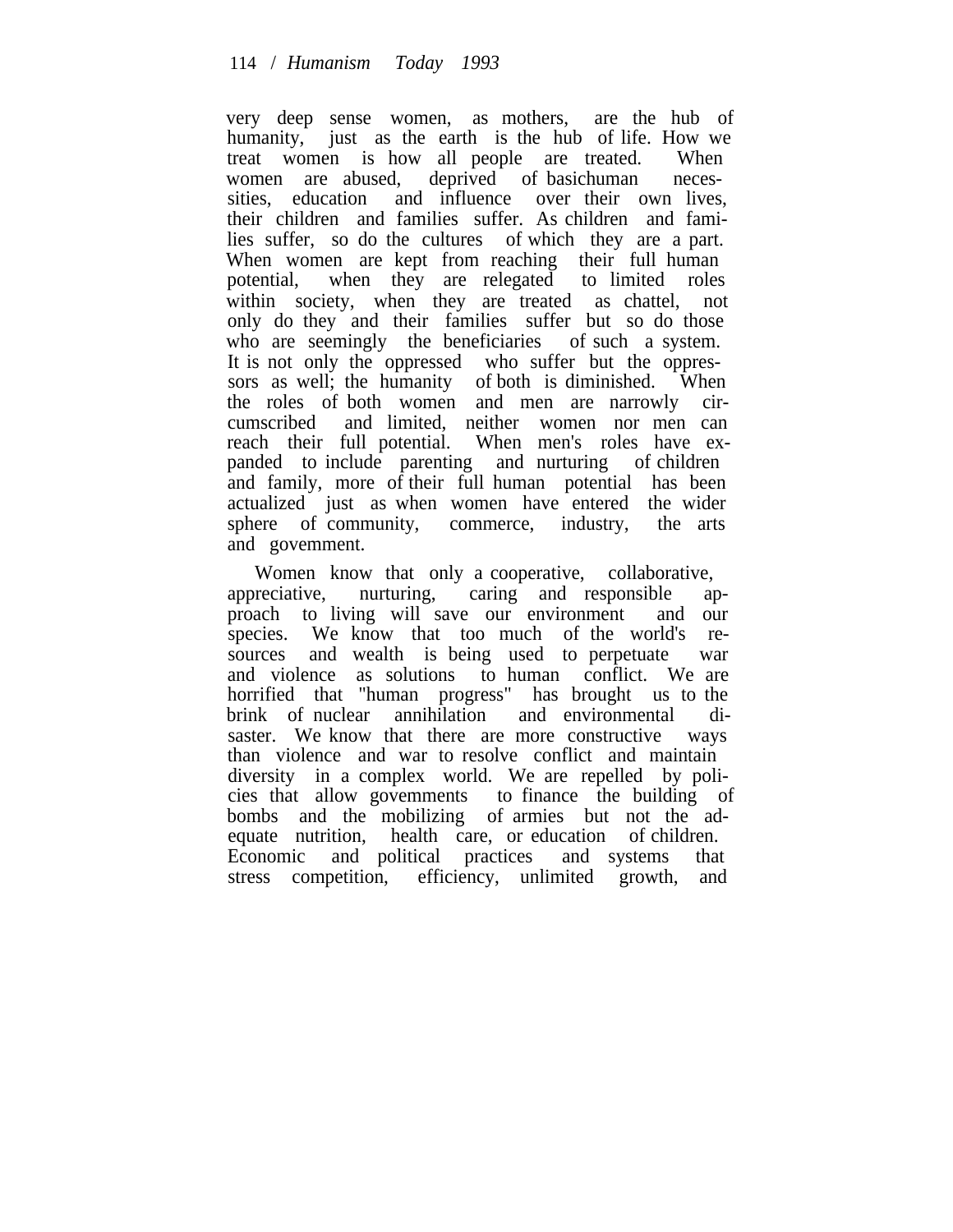wasteful use of resources at the expense of human and environmental welfare are dooming themselves to obsolescence. Any system that doesn't care for those upon whom it depends for its success is doomed to eventual failure. That is the precarious state in which we find ourselves at the present time. I agree with Charlene Spretnak when she writes:

I cannot imagine a challenge greater than that addressed by ecofeminism. We know that we are. of one fabric on this glorious blue-green planet, that the elements in our bodies and in the world around us were forged by the fireball at the moment the universe was bom, and that we have no right to destroy the integrity of the Earth's delicately balanced ecosystems, whose histories are far longer than our own. 5

I would like to close with a beautiful poem by Alice Walker from *Her Blue Body Everything We Know6*

> We have a beautiful mother Her hills are buffaloes Her buffaloes hills.

> We have a beautiful mother Her oceans are wombs Her wombs oceans.

 $5$  ibid.. 13.

6 Alice Walker. "Her Blue Body Everything We Know." in Judith Boice. ed. *Mother Earth through the Eyes of Women. Photographers and Writers* (San Francisco: Sierra Club Books. 1992). 6.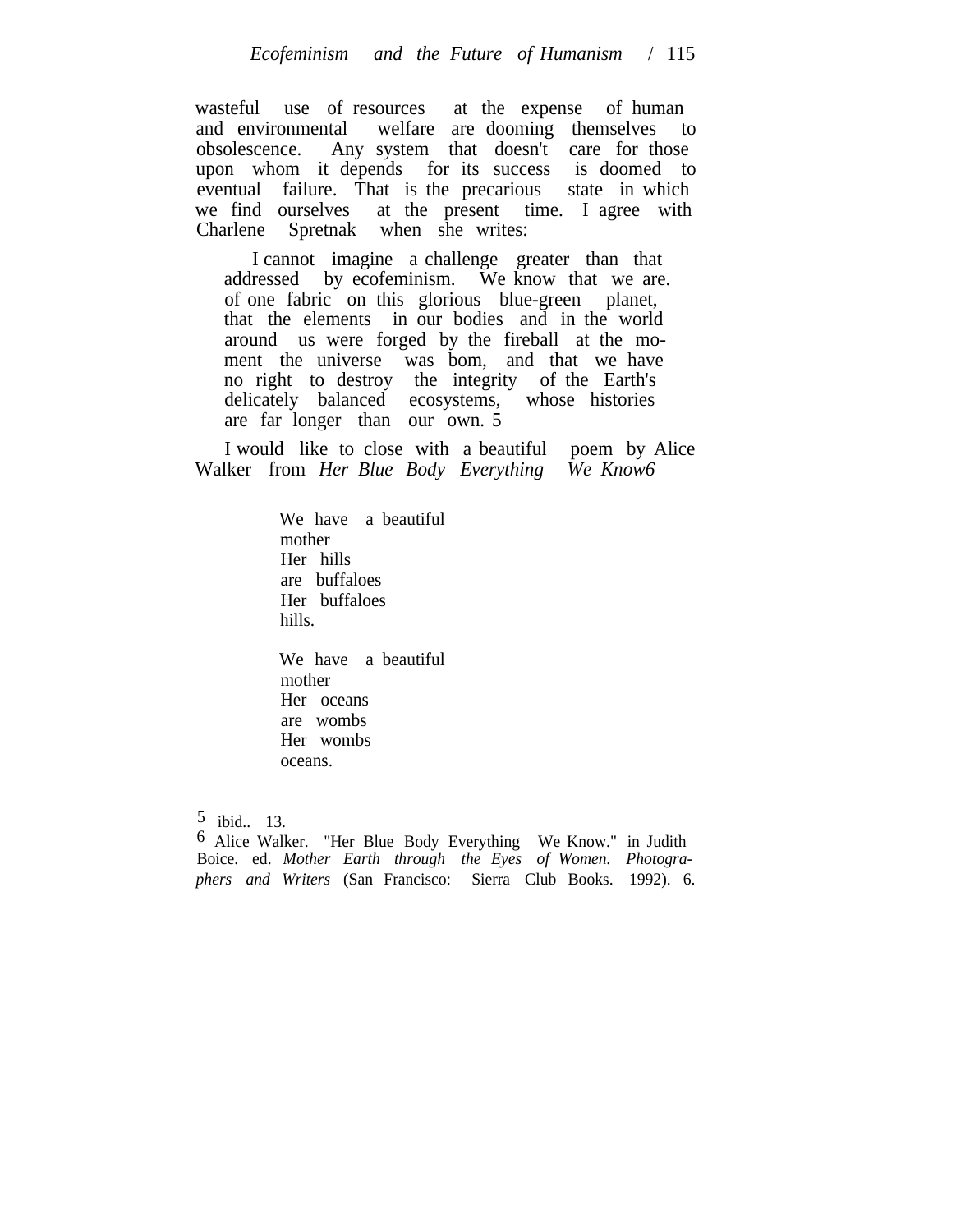We have a beautiful mother Her teeth the white stones at the edge of the water the summer grasses her plentiful hair. We have a beautiful mother Her green lap immense Her brown embrace etemal

Her blue body everything we know.

*Note: Giving this presentation,* I *consciously chose a clearly feminist and non-traditional approach* to *presenting a paper in a humanist setting.* I *would prefer* to *call this plank "eco-humanism.* "*However,* I *believed that it was important* to *present a feminist critique of the traditional attitude toward women and nature because it* is *distinct from the scientific approach toward ecology and solving environmental problems. Ecofeminism sees that the fundamental problem* is *the Western/Patriarchal/Scientific belief that nature is totally understandable, predictable and therefore controllable by human beings, science and technology.* I *understand that* I *have also oversimplified the feminist critique here for the purposes of brevity and effect and that* I *have also presented an argument in part from a traditional feminine perspective that would* be *eschewed in a radical ecofeminist critique.*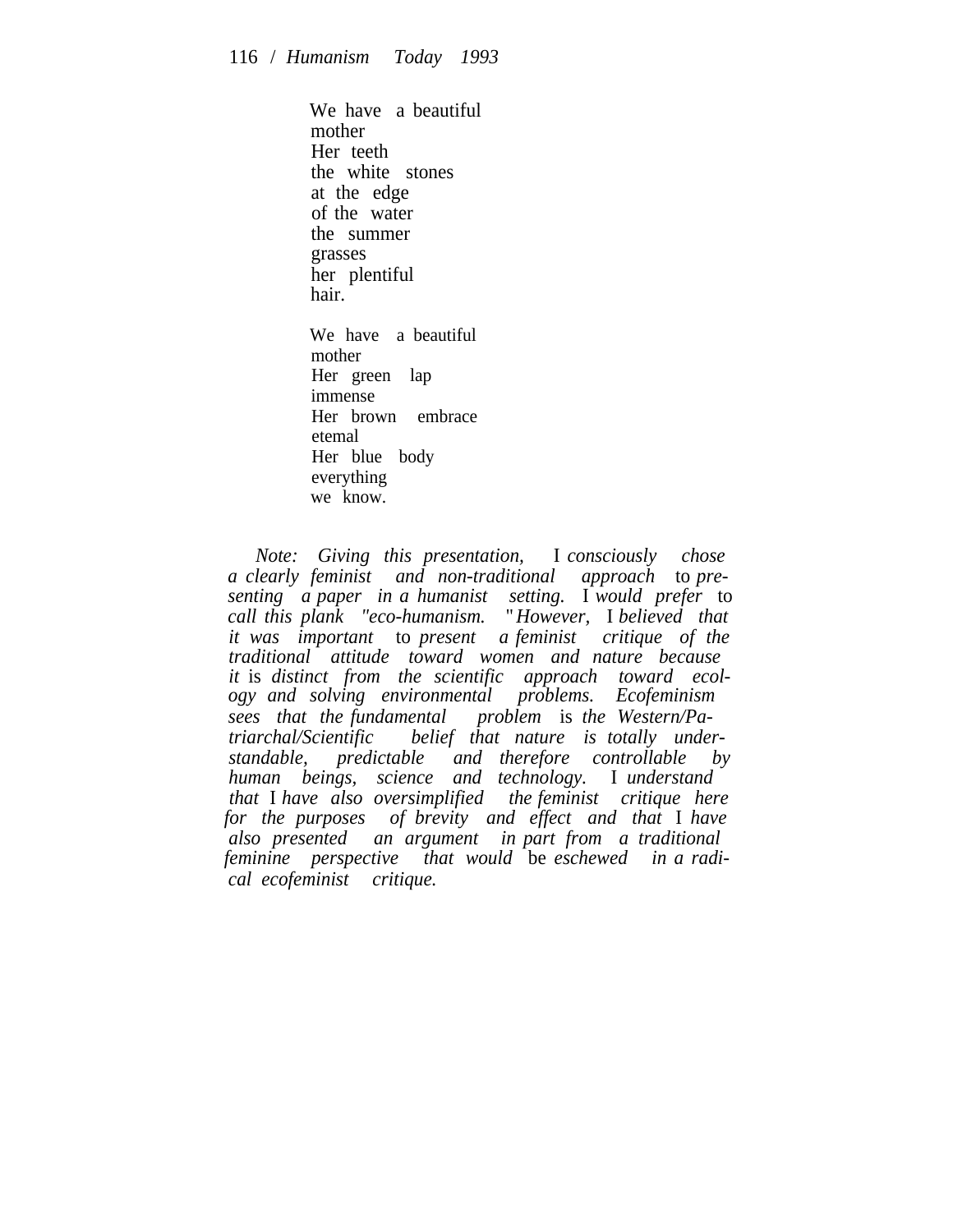#### **Additional Reading**

- Anderson, Lorraine, ed. *Sisters of the Earth: Women's Prose and Poetry about Nature.* New York: Vintage Books, 1991.
- de Beauvoir, Simone. *The Second Sex.* New York: Alfred A. Knopf, 1952.
- Dinnerstein, Dorothy. *The Mermaid and the Minotaur: Sexual Arrangements and Human Malaise.* York: Harper and Row, 1976.
- Eisler, Riane. *The Chalice and the Blade: Our History, Our Future.* San Francisco: Harper and Row, 1987.
- Merchant, Carolyn. *The Death of Nature: Women, Ecology, and the Scientific Revolution.* San Francisco: Harper and Row, 1989.
- Roberts, Elizabeth, and Elias Amidon, eds. *Earth Prayers from Around the World.* San Francisco: Harper. <sup>1991</sup>.
- Seed, John, Joanna Macy, Pat Fleming, and Arne Naess. *Thinking Like a Mountain: Towards a Council of All Beings.* Philadelphia: New Society Publishers, 1988.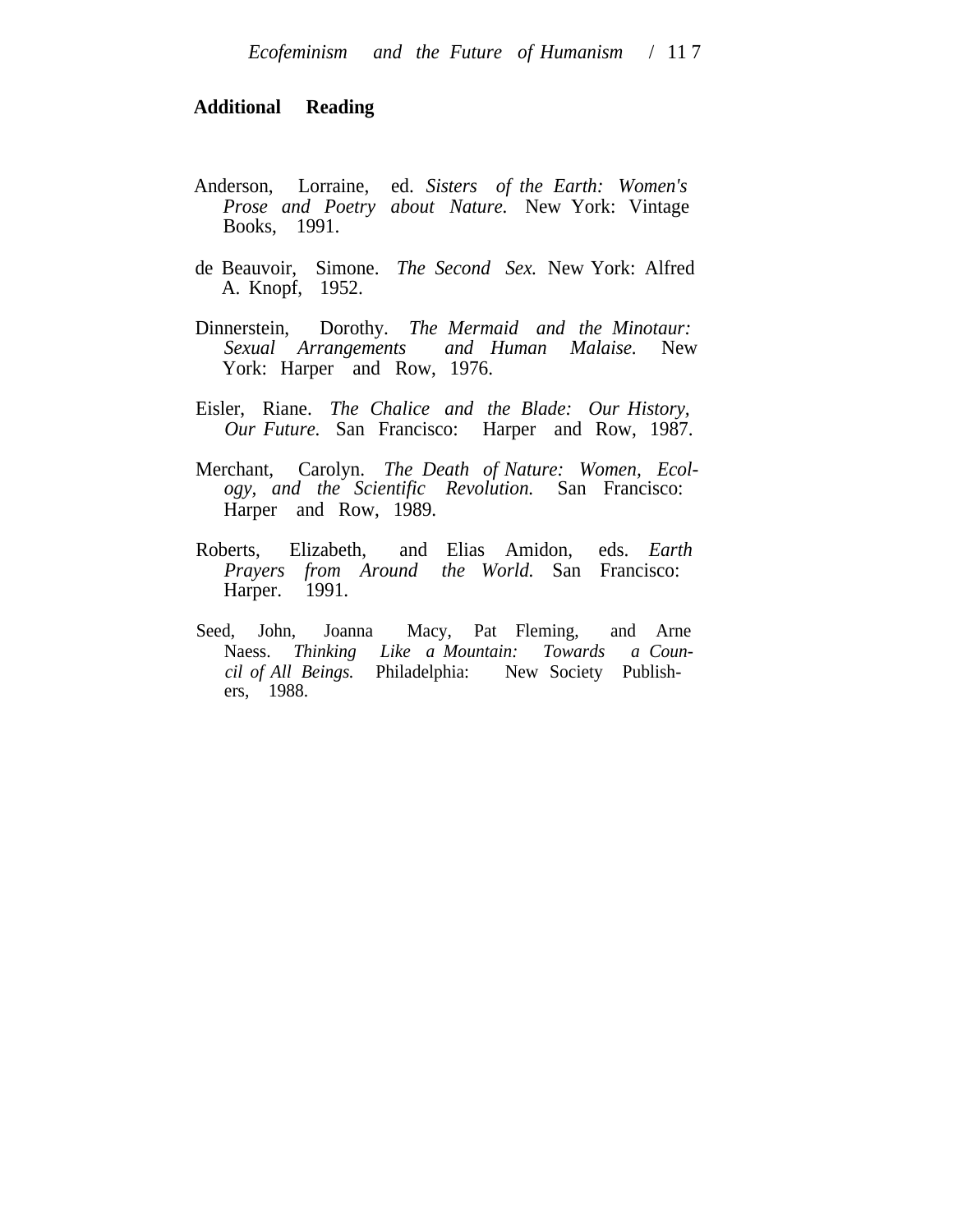#### **"The Eco-Humanism of the Future" Report of the Caucus Responding on Ecofeminism**

| Participants: Edd Doerr, Roger Kuhrt, Andy Mayo, Joy<br>McConnell (facilitator), Howard Radest, Carol Solomon                     |
|-----------------------------------------------------------------------------------------------------------------------------------|
| The major issues/questions/concems of the group:                                                                                  |
| Geometrical human population growth                                                                                               |
| Pollution/ destruction of environments and spe-<br>cies / depletion of resources / degradation<br>οf<br>natural systems           |
| Does humanity have a right to despoil the envi-<br>ronment?                                                                       |
| Dominance over nature versus harmony with na-<br>ture                                                                             |
| How should we balance human needs/demands<br>with the effect of their fulfillment on the en-<br>vironment?                        |
| The role of ethics, morality, and politics in eco-<br>humanism                                                                    |
| The arrogance of anthropocentrism-short-<br>sightedness-greed, species and personal self-<br>aggrandizement                       |
| Is there a way to create a human culture<br>that<br>can sustain an environmental balance<br>and<br>bio-diversity?                 |
| Both men and women becoming more fully func-<br>tioning-using a variety of functions and abili-<br>ties, exploring potentialities |
| Issues/ questions/ concems brought up by one or more<br>individuals:                                                              |
| We are all collaborators in the destruction of the<br>environment                                                                 |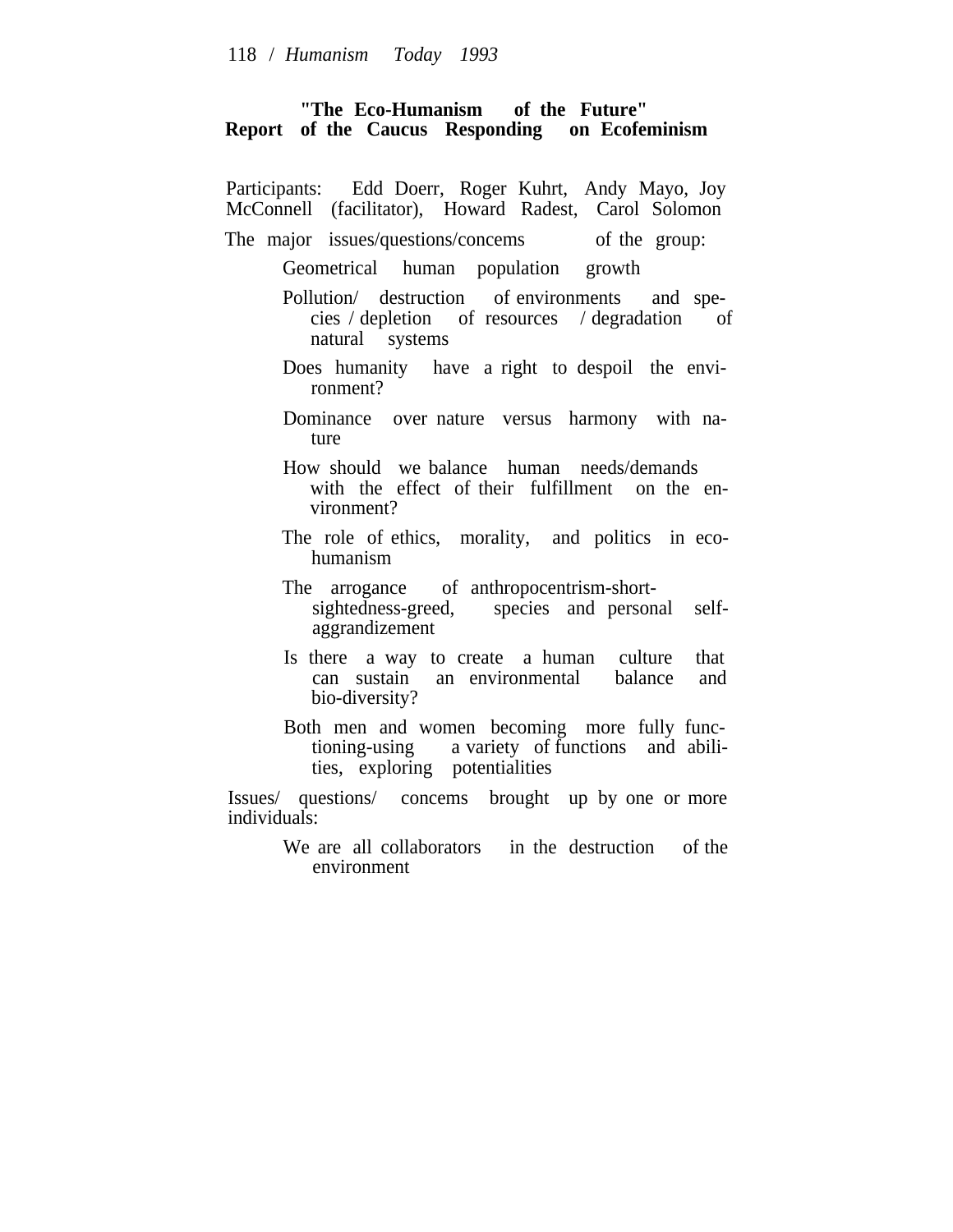- Reluctance to see humanity as a disease on the face of the earth
- Dislike of the excesses of modem ism-totally rational, rigid, objective
- Deep ecology versus temporality of the system; that which has been nurtured ultimately is self-reflective consciousness; what does that matter if the earth and all else will eventually end? Are our concerns irrelevant?
- The conflict between having material things and relatedness, connection and unity

### Thinking Toward Solutions:

- This is an integrated problem which will need integrated solutions.
- We need to have humility about our ability to predict infallibly the outcomes of our practices on the environment.
- Economic-adequate and fair compensation for all work for all people; when industries and business compute costs, they should include long-term environmental and human costs.
- Education-there needs to be increased education about the realities of the crisis we are facing; consciousness-raising about the effacing; consciousness-raising fects of our life-styles on the environment and as a source of oppression. We must know and live according to the United Nations International Declaration of Human Rights.
- Politics-We must create political/economic structures (reinforcements) to bring about changes in lifestyles, habits, commercial/ agricultural/industrial practices; humanists must form coalitions with like-minded groups in order to exert more power and influence in making changes.